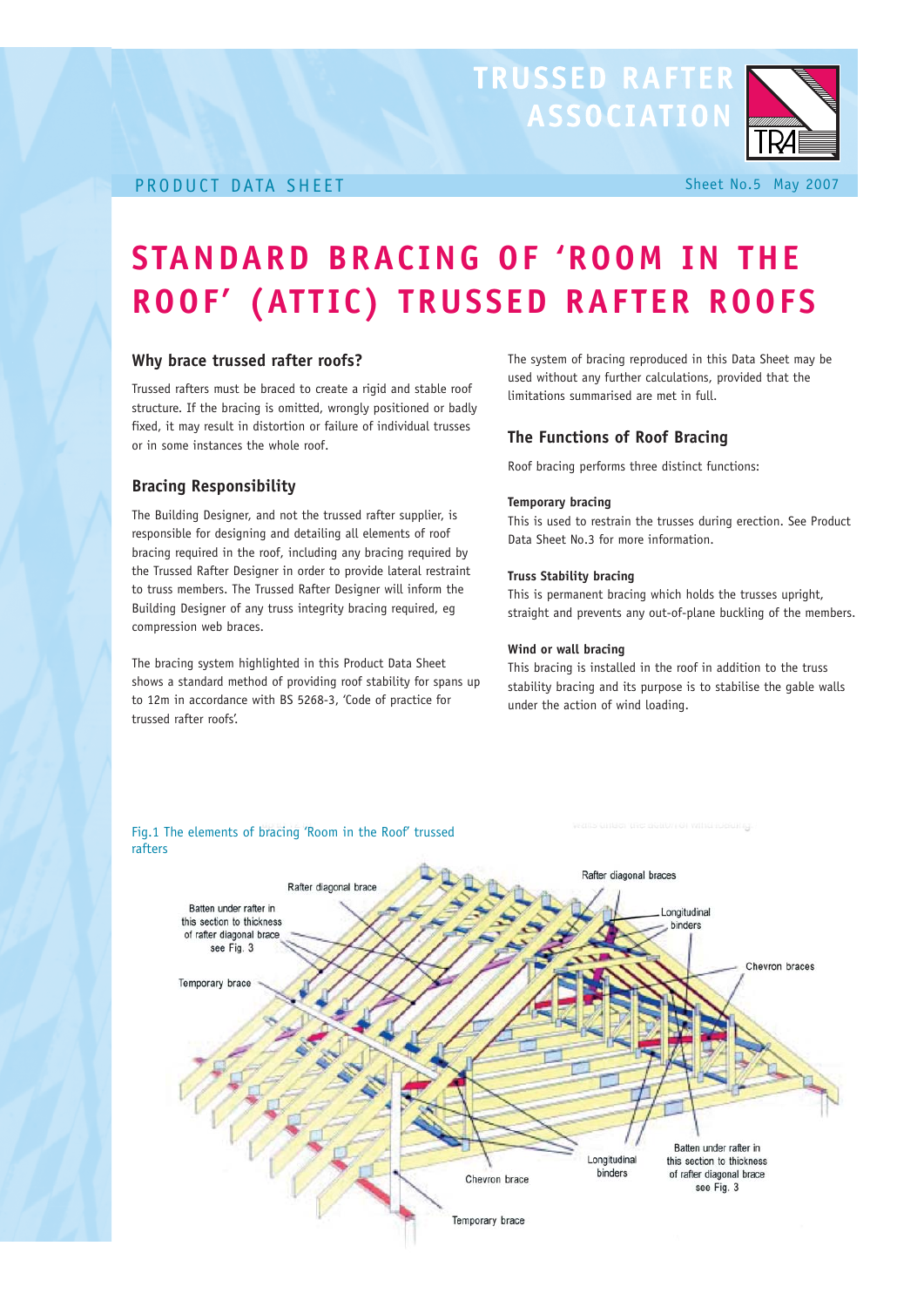

### **Application of Standard Bracing**

The standard bracing method given in BS 5268-3 is applicable to standard trussed rafters but the rules may be extended to also cover the bracing of 'Room in the Roof' (RiR) trussed rafter roofs. This Data Sheet shows the principles of bracing RiR roofs. The use of this system, however, is dependent upon the wind loads imposed on the roof and Table 1 (see page 4) shows how the allowable span of the roof is affected by the building's exposure to wind speed.

Notwithstanding Table 1, the use of this standard bracing method does not apply to buildings erected upon long stretches of open, fairly level country with no shelter such as flat coastal fringes, fens, airfields or large open areas of fen, moor or farmland.

#### **Conditions of Use**

In using this standard method of roof bracing the following conditions must be observed:

- For masonry walls the maximum unsupported length must not exceed 9m between returns, buttresses or chimneys.
- The masonry wall must be at least 180mm thick for solid walls and 190mm for cavity walls.
- The maximum trussed rafter spacing is not to exceed 600mm.
- Maximum floor to ceiling height is 2.6m.
- Plasterboard ceilings of 9.5mm or 12mm for trusses at 450 centres or 600mm centres respectively.
- Bracing members to be 89mm min. width with 22 mm min. depth with a 2134 mm2 min. cross sectional area nailed to every adjacent trussed rafter with 2 x 3.35mm diameter galvanised wire nails with a length at least 32mm longer than the bracing thickness (normally 65mm long nails are used). Nails should be no closer than 50mm to the cut end of any brace.

**NOTE:** 3.1mm machine nails may be used in lieu of 3.35mm standard wire nails.

- Bracing members may be jointed by overlapping over at least two trussed rafters.
- At least 4 rafter diagonal braces (see Fig. 5) are fixed to the underside of rafters at approx. 45 degrees.
- Longitudinal bracing (see Figs. 1,2 & 6) is located at all node points (including the apex but excluding support points).
- Other such bracing as may be required by the truss designer should be incorporated.
- Chevron bracing (see Figs 1 & 7) should be included for spans over 8m.
- Attention is drawn to the need for lateral restraint straps to brickwork in accordance with the Building Regulations. Also, blocking will be required between floor joist members in accordance with NHBC requirements.

Fig. 2 General arrangement of bracing for 'Room in the Roof' trussed rafter roof



Fig. 3 Detail X - Alternative methods of incorporating rafter bracing in sloping ceiling area.





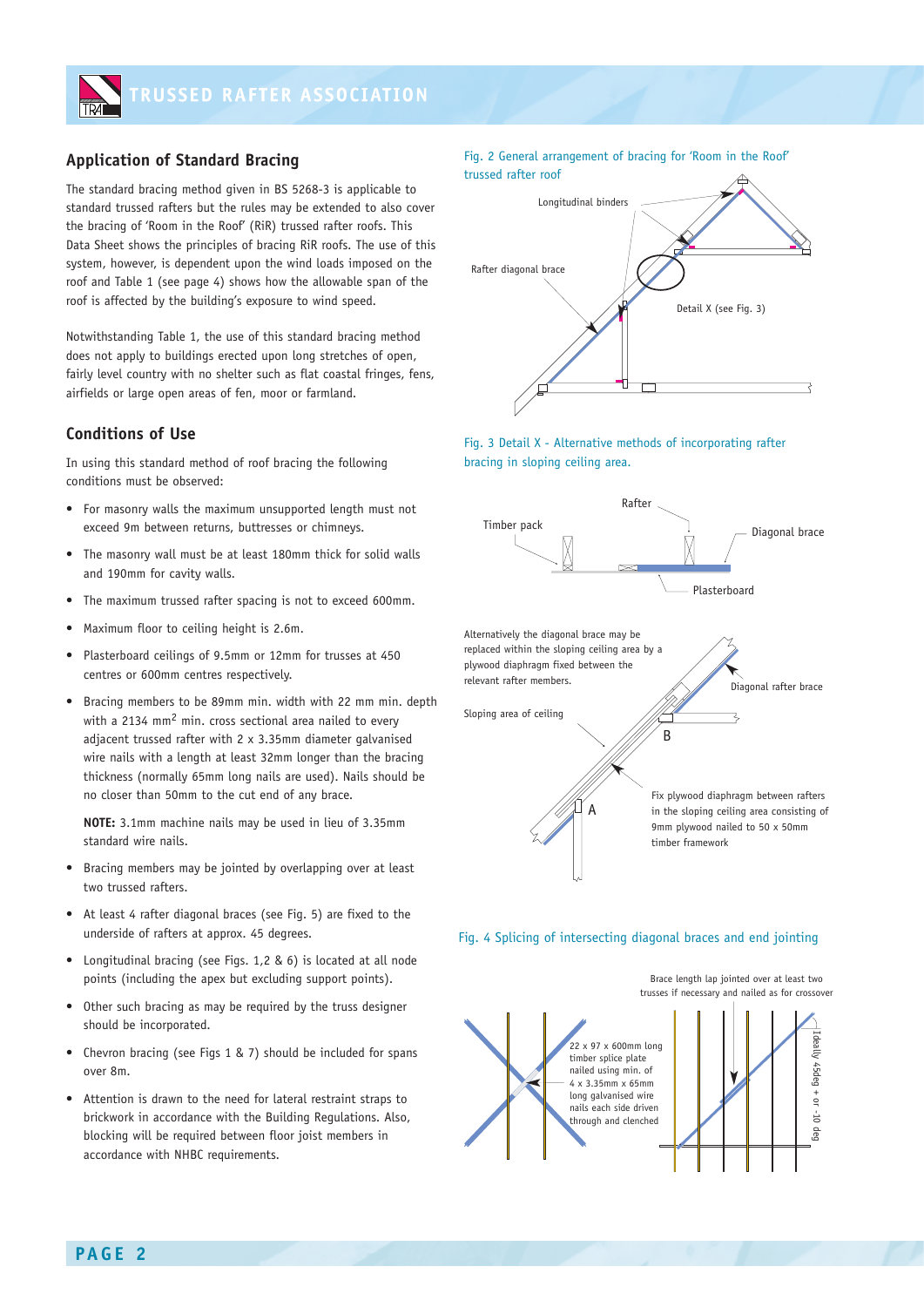#### **Other considerations**

If an insulation material is installed on top of the rafters it may reduce the effect of the tiling batten restraint to rafters. Additional bracing may, therefore, be required underneath the rafter as specified by the Trussed Rafter Designer.

Plasterboard should be fixed directly to the face of the ceiling tie members of the trussed rafters or continuous counter battens.

Where plasterboard is omitted the ceiling tie members need to be braced at all nodes and one or more additional longitudinal braces may be required in the bays as determined by the trussed rafter design. Diagonal bracing in the outer ceiling tie bays should also be fixed at 45 degrees and extend the length of the building.

#### **Chevron bracing**

Chevron bracing is needed to ensure stability on duopitch roof spans over 8m and monopitch roof spans over 5m span. The arrangement of the braces are shown in Fig. 7.

Braces need not overlap along the roof and one or two trussed rafters may be left (at position A in Fig. 7) between the ends of adjacent braces. Braces should be at about 45 degrees and be nailed to at least 3 trussed rafters.

#### **Roof sarking**

Where approved sarking materials are directly fixed to the top face of the rafter members, it is permissible to omit the rafter diagonal bracing, chevron bracing on webs and longitudinal bracing at rafter level.

Sarking / sheathing material must be moisture resistant and provide an adequate level of restraint to out-of-plane buckling and wind forces. See BS 5268-3 for more information on suitable materials.

Fig. 5 Plan of rafter diagonal bracing arrangement on a wide fronted roof





Longitudinal braces to tightly abut gable and party walls Brace lapped over 2 trusses